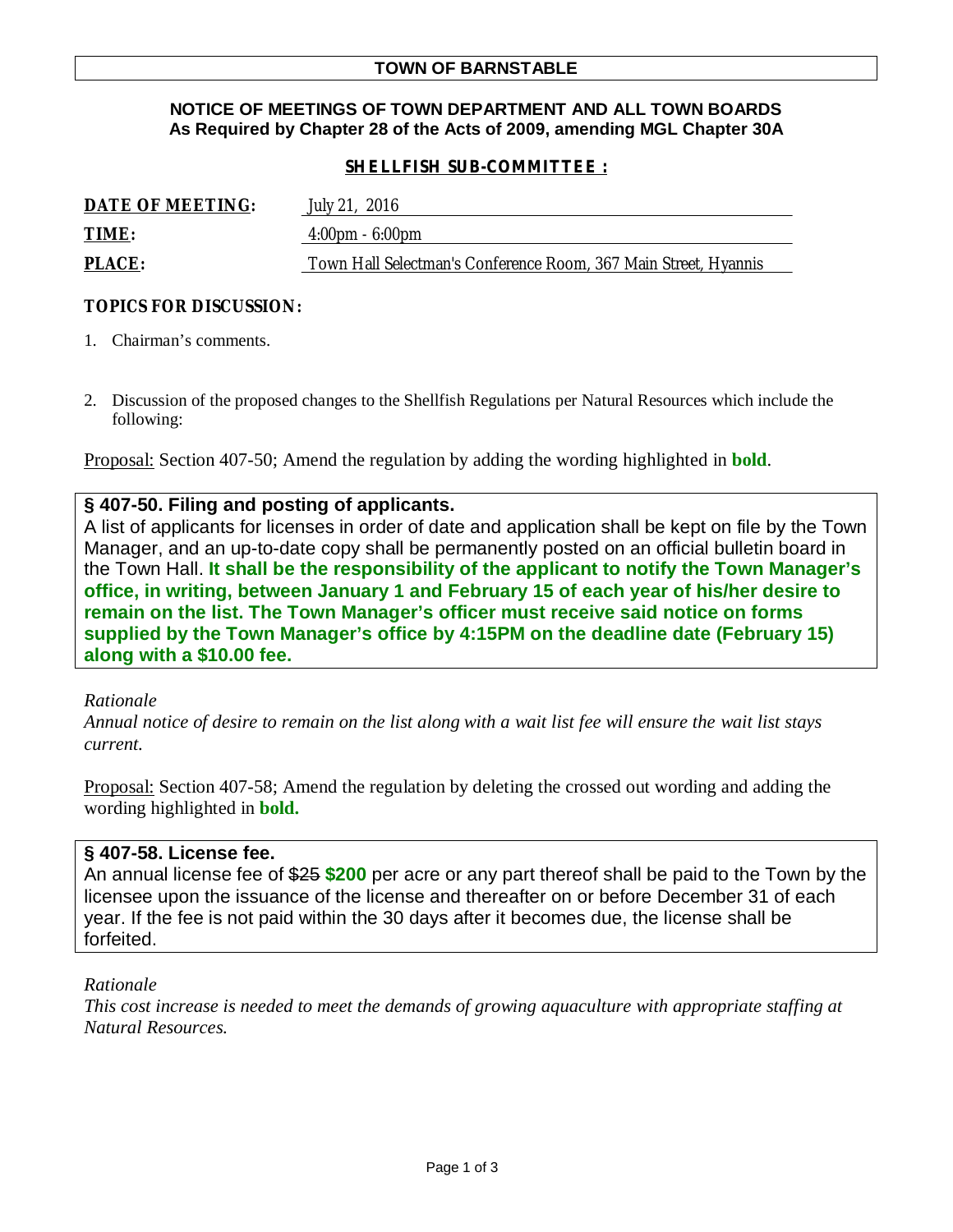Proposal: Section 407-59; Amend the regulation by deleting the crossed out wording and adding the wording highlighted in **bold**.

# **§ 407-59. Reasonable production value.**

An annual review of each license will be conducted by NR in order to determine reasonable production value. If, after the third year of a new license, any licensee cannot show that a reasonable amount of shellfish product has been produced on the license during the preceding year the license may be forfeited. For purposes stated herein reasonable amount of shellfish product shall mean not less than \$2,000 **\$4,000** per acre per year based upon market value. Failure of the licensed shellfish product to meet such a value shall result in a forfeit of the shellfish aquaculture license and licensed area. If, for any year, the licensee does not meet the reasonable production value then upon written request to the Town Manager said reasonable production value may be waived at the discretion of the Town Manager for that particular year, provided that the licensee can demonstrate to the Town Manager that the cause of the lower amount produced is the direct result of a natural disaster or other unforeseen personal misfortune.

## *Rationale*

*\$4,000 per acre is a more accurate reflection of today's reasonable production value based on current inflation rates.*

Proposal: Section 407-60; Amend the regulation by adding the wording highlighted in **bold**.

## **§ 407-60. Filing of annual reports.**

Licensees shall file annual reports with NR in accordance with the form provided by NR on or before February 28 of each year and shall produce documents upon the request of NR showing purchase and sale slips stating the total amount of each kind of shellfish planted, produced or marketed during the preceding year (January 1 through December 31) upon or from the licensed area, and an estimate of the total number of each kind remaining. The report shall disclose all necessary information as required by these regulations and NR which establishes that the licensee reached the reasonable production value. **A new licensee is required to submit purchase and sale slips for source(s) of seed planted on his/her licensed site for the first three years of his/her original license.**

## *Rationale*

*Requiring new licensees to show documentation of seed planted on his/her licensed site for the first three years ensures new licensees are actively using their licensed area for aquaculture.*

Proposal: Section 407-64; Amend the regulation by deleting the crossed out wording and adding the wording highlighted in **bold**.

## **§ 407-64. Removal of gear upon termination of license.**

When a license is discontinued or terminated for any reason, the license holder shall be required to remove all gear from the waters and substrate within 60 days of the license termination date. Any and all equipment not removed within 60 days may **shall be removed by a third party, contracted** by the Town**,** at the expense of the licensee.

## *Rationale*

*When a license is discontinued or terminated and the licensee abandons the site without removing gear, a third party would need to be hired to remove all remaining gear in order for the next licensee to take over the license.*